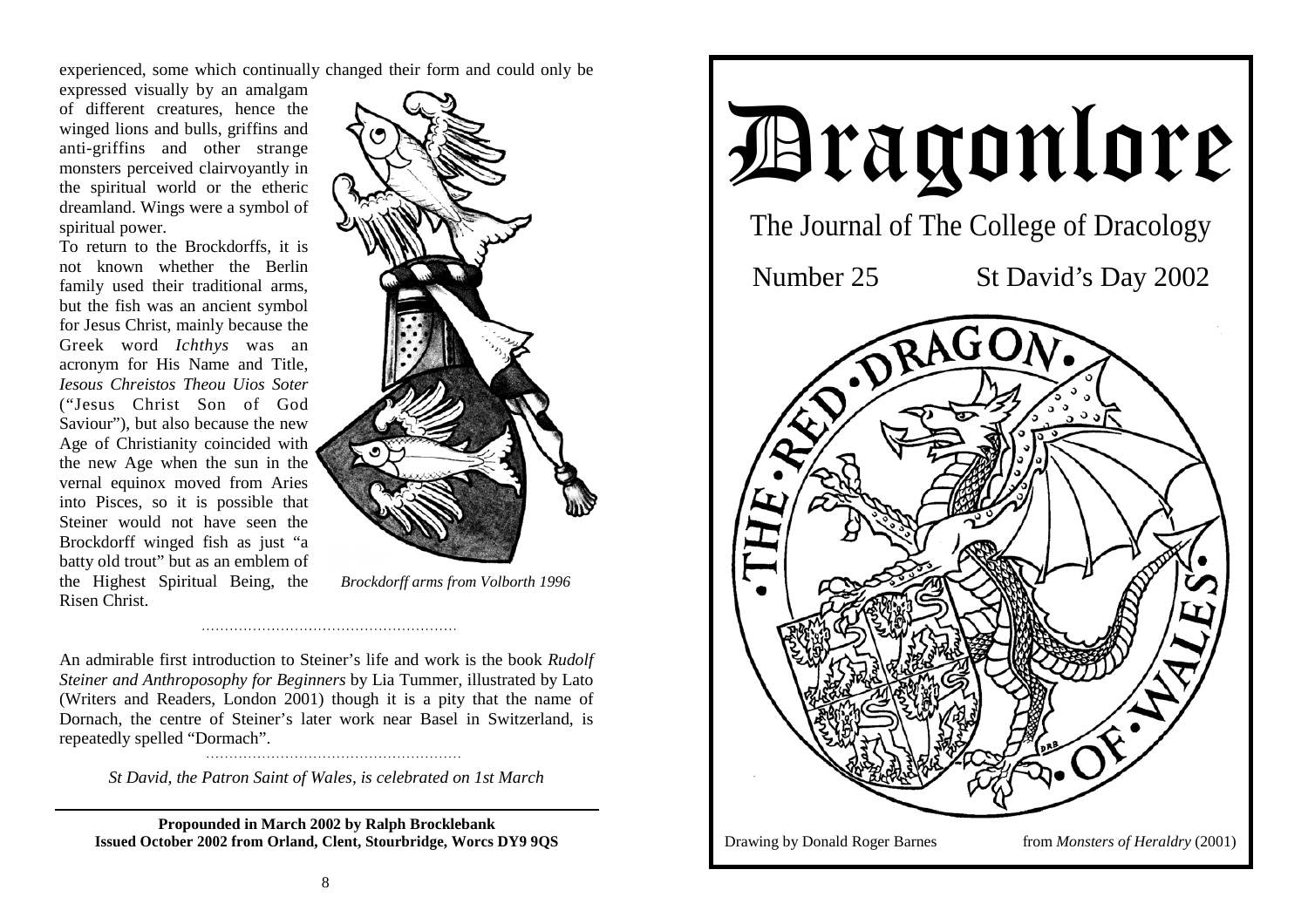## **The College of Dracology for the Study of Fabulous Beasts**

The splendid drawing of the Red Dragon of Wales on the cover is from a new booklet on *Monsters of Heraldry* by Donald Roger Barnes (Auckland, NZ, 2001) who also drew twenty-five out of the forty-six illustrations, including this one. The booklet was kindly sent in by Roland Symons who is himself a noted illustrator (*see No 11*). Barnes treats twenty monsters, all the wellknown ones plus a few oddities such as the Caretyne and Lamia, with nearly half the pictures taken from old sources to supplement his own interpretations. It is an excellent introduction to the subject and his drawings are bold and clear. It ends with a bibliography of 33 titles, about half of them already noted in these pages. He must be accounted an accomplished dracologist but surprisingly has nothing about native Maori monsters such as the Taniwha (*see the A to Z in No 10*), perhaps because he does not reckon that Ships' Badges are yet part of heraldry. Nevertheless it is good to see interest in Fabulous Beasts spreading to New Zealand.

Canada, too, has not been idle, and what promises to be an interesting series on *The Mad Menagerie,* by Darren George, has started in *Heraldry in Canada* (Autumn 2001) with details of the Hippogriff and also an odd creature carved on a building in Kiev and provisionally named "harpygriff". Unfortunately the photograph of this oddity failed to appear, but we shall look forward to seeing it in a later issue. The Editor of *Heraldry in Canada*, Rean Meyer, also edits *The Blazon*, the journal of the B. C./Yukon Branch of the HSC, and he was so taken with Dragonlore that he has reproduced the piece on Army Badges from No 2, in the *Blazon* for Winter/Spring 2002 (Vol 5, No 1). Being a former military man, his choice is understandable.

Also from Canada, Kevin Greaves has sent in the legend behind the Monster Mosquito (No 18), and also related how his grand-daughter Michelle, aged nine, had immediately spotted the mistake about Norbert in No 19 (corrected in No 24). Such feedback is very welcome, and from nearer home we are delighted to feature in this issue an original contribution by Margaret Young who has already been briefly quoted with reference to the Cockatrice (No 20). Several other dracology supporters have sent in pictures and other items, even poems, and these will be featured when possible. A College is, after all, a gathering of colleagues, and all dracologists should take part in our studies as much as they feel able.

**ERRATUM** in No 21, p 3, 9th line of text, for "Perseus" read Theseus. This was inexcusable, as the same error was pointed out in the review of Room's *Classical Dictionary* in No 7.

lecturing on Nietzsche, asked him to talk to his group, and Steiner found this circle keen to hear the results of his spiritual researches. He gave several series of lectures, two of which became the books *Mysticism and Modern Thought (1901)* and *Christianity as Mystical Fact (1902)*, and the group became the German branch of the Theosophical Society. But when the leaders of this Society began to talk of Jesus Christ as just one of many great teachers, who was due to reincarnate again (an actual child was nominated for this role), Steiner objected that his spiritual investigations had led him to recognise in the Risen Christ a Supreme Divine Being who had uniquely incarnated as a human in order to overcome death and redeem mankind, that His Heaven permeated the entire universe and that He was spiritually accessible to every single person. The Theosophical Society would have none of this, and expelled the entire German branch. The Brockdorffs again took the lead in the formation of an entirely new Anthroposophical Society, so that Steiner could continue to reveal the results of his researches to those who wanted to hear them.

Some of Steiner's descriptions that concern our own studies might be of interest. He explains how the elemental beings described by Paraselsus can be seen in the development of plants. The **Gnomes** working in the solid matter of the earth (not in hollow caves) pull down the roots to give the plants nourishment. Then the **Undines** weaving in the watery realm cause the leaves to spread out, followed by the **Sylphs** in the light and air turning the leaves into blossoms, and finally the fire spirits (anciently called **Salamanders**, but more like fireflies or Pyrallis than the lizard-like form known in heraldry) which brought the warmth that ripens the fruit and leads to the development of seeds, ready to produce the next generation. Steiner tells how he experienced these not as abstract life-processes but as active beings.

Another example, from Steiner's investigation into ancient civilisations, comes from his explanation that in the remote past clairvoyant vision was

quite widespread, but that it had to be replaced by  $_{\rm bNA}$ logical thinking based on accurate sense perception if mankind was to develop towards freedom. In ancient Greek times, amongst the pioneers of scientific thinking, there were still those with atavistic clairvoyance who described a range of nature spirits, some mischievous, even malevolent, who had failed in their attempts to become human. These included **Satyrs**, **Centaurs**, **Harpies**, **Mermaids**, **Sirens** and **Sphinxes**. Still earlier, in the Middle East, all sorts of demonic spirits (*such as Tiamat from Assyria, shown here*) had been

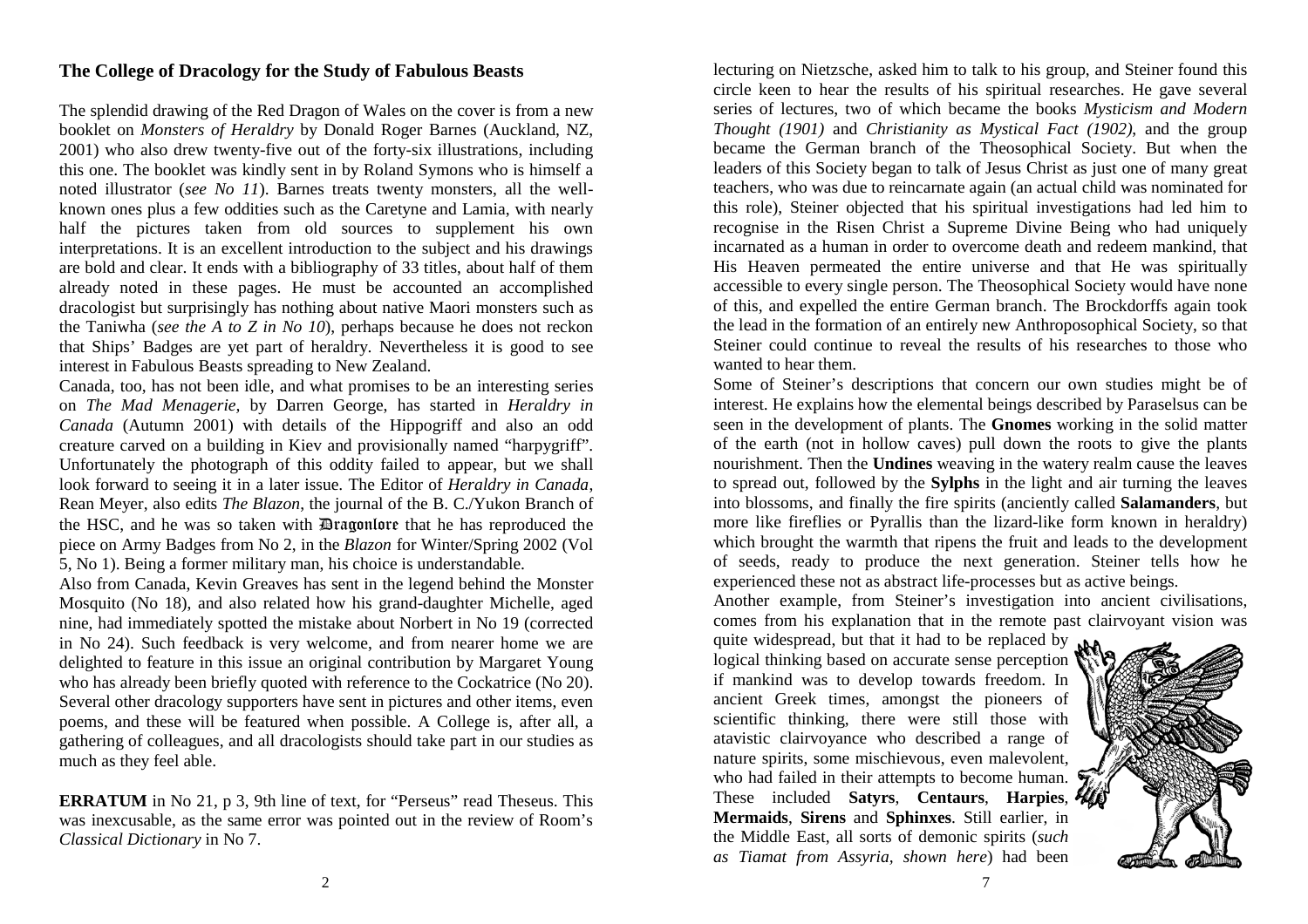### **An Alphabet of Queries (9)**

Is not the Flying Fish a genuine creature? Indeed it is, and today we know over 40 species, all with extended pectoral fins and some with wing like pelvic fins as well, with which, having gathered speed in the water, they leap

into the air and can glide up to a hundred yards. The commonest variety, widespread in tropical seas and in the Mediterranean, is *Exocoetus volitans*, from which the Exocet anti-ship missile takes its name. (*Drawing from Norman, 1931*)



But in the past, travellers were prone to tell tall tales, and their accounts, maybe exaggerated, were seldom believed. Asked to draw a flying fish on a coat of arms, an heraldic artist, never having seen one, would think "fish with wings" and put bat's or bird's wings on a trout as in the armorial bearings of Brockdorff from Holstein (*see drawing below from Birk, 1984*), von Verson



and von Damme from Germany and some Swiss towns such as Mauensee in Canton Luzern and Itingen in Baselland. If he had **MAUENSEE** 

thought of butterfly's wings, or, better still, dragonfly's, he would have been closer to the real thing in appearance, but no doubt he considered such delicate membranes too feeble to support a fish and only suitable for such dainty



creatures as fairies, and so, out of a combination of ignorance and imagination, he created two new Fabulous Hybrid Monsters, the Bat-winged and Bird-winged Flying Fish. But there may be more to it than that…..

Birk took his bat-winged fish from the arms of a Brockdorff family that had moved to Canada from Denmark in 1879. It had become the custom of continental families for all male heirs, not just the eldest,

to inherit their ancestor's arms and titles, and in 1900 there were in Berlin a Count and Countess Brockdorff who had started a circle of friends interested in all manner of intellectual enquiry. The Count having heard Rudolf Steiner

# **ITINGEN**

## **Fabulous Beasts in Gloucester**

### *Many mad mediaeval monks meticulously made marvellously modelled misericords.*

**The Misericords of Gloucester Cathedral** by Jack Farley (Gloucester Cathedral Bookstall 1981) is a splendid photographic record of all 58 of the carvings under the tipped-up seats in the choir stalls of the cathedral. Of these, 46 date from the fourteenth century, the other 12 being replacements from when the choir was restored in 1873, but mostly copying mediaeval originals from Boston, Chester or Worcester. No fewer than 19 show fabulous beasts including eight dragons, seven griffins, various indeterminate monsters, a mermaid, a pelican feeding her young and a strange elephant with cart-horse's feet and tail, talbot's ears, a trumpet-shaped trunk, and a castle on his back.



This beast is similar to some pictures in the Bestiaries, and lends support to the view that this is not just a badly drawn elephant, but a genuine hybrid monster, more fabulous than fabled. Of the odd monsters, one is swallowing a man, perhaps Jonah, and one pair has human heads and feathered wings, perhaps a cross between harpy and sphinx, while the serpent between Adam and Eve in the Garden of Eden has a horned human head and bat wings.

Several of the dragons are fighting each other or lions, one is being attacked by St George and one is being slain by St Michael. The most unusual scene, shown three times, is the Flight of Alexander, where the legendary King is seen seated on a throne and held aloft by a pair of griffins, in two cases being lured upward by chunks of meat on spears held by the King.